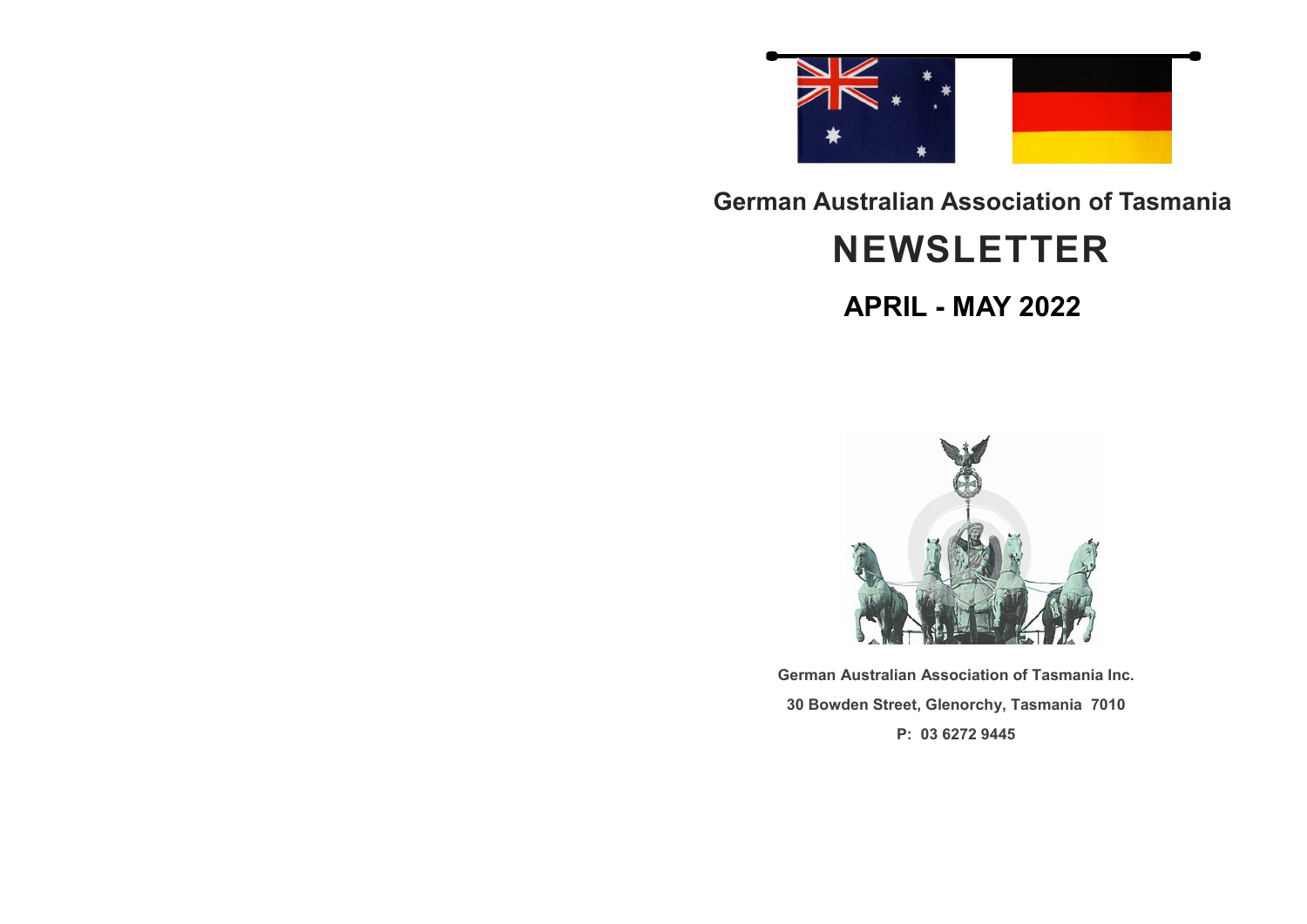## **GROUP & COMMUNITY ACTIVITIES**

**KAFFEEKLATSCH:** Kaffeeklatsch is cancelled until further notice.

**SKAT:** The Skat Players meet Fridays at 5pm There are experienced & more serious players as well as those who simply enjoy the card game. All players catered for. *If you are interested, please contact the Club.*

**AUSTRIAN COMMUNITY**: Our Austrian Club Members play cards at the club every Thursday at 3pm. *Contact the Club for more information.*

**MERTON ART GROUP:** The artists meet Mondays at 11.30am.

**THE FRIENDSHIP QUILTERS:** The quilters meet on the 1st & 3rd Saturdays of the month from 10-4. Anyone interested is welcome to come along to see what type of wonderful quilting is being produced.

**CHOIR**: Currently there are no Choir practices or performances due to Covid. Watch your newsletter for announcements about when they will return.

**U3A**: U3A Term 1 is ongoing. Term 2 dates 3 May - 23 June 22 - check the board in the foyer for their newsletter that has further information on courses and presentations for Term 2

**COMMITTEE MEETINGS:** Meetings are held on the first Monday of the month at 5.30pm at the Club.

**BAR SNACKS:** Every Thursday from 3.00, stop by the club to catch up with fellow members, enjoy a drink and partake of the bar snacks.

# **COVID WHEN VISITING THE CLUB**

As the government's requirements for masks when visiting the Club have gone (at least for now), please remain conscious of the risks and do your part to keep your fellow club members safe.

**NEWSLETTER FEEDBACK:** Send any newsletter issues or suggestions by email to germanclubtas@outlook.com.



# **MEMBERSHIP RENEWAL**

You have until 1 July to renew your club membership for the 2022/2023 year. You can pay the \$25 fee any time at the club when attending functions, with credit card over the phone on Thursdays between 3 and 6, or by deposit in the club's bank account BSB 017209 A/c 448910838. Membership brings with it some benefits including copies of every newsletter to keep you up-to-date with everything happening in your club, the ability to vote at the AGM, access to special events and deals at club functions (for example, the Anniversary BBQ in March). But mainly it shows support for your club and helps keep it thriving. Thank you for joining us.

# **GERMAN RADIO PROGRAM**

**2 7** and 92.1 or online at [www.hobartfm.org.au](http://www.hobartfm.org.au/) by clicking "listen now". Listen to Lilo, Karina, and Karl Heinz every Sunday 9-10am on FM 96.1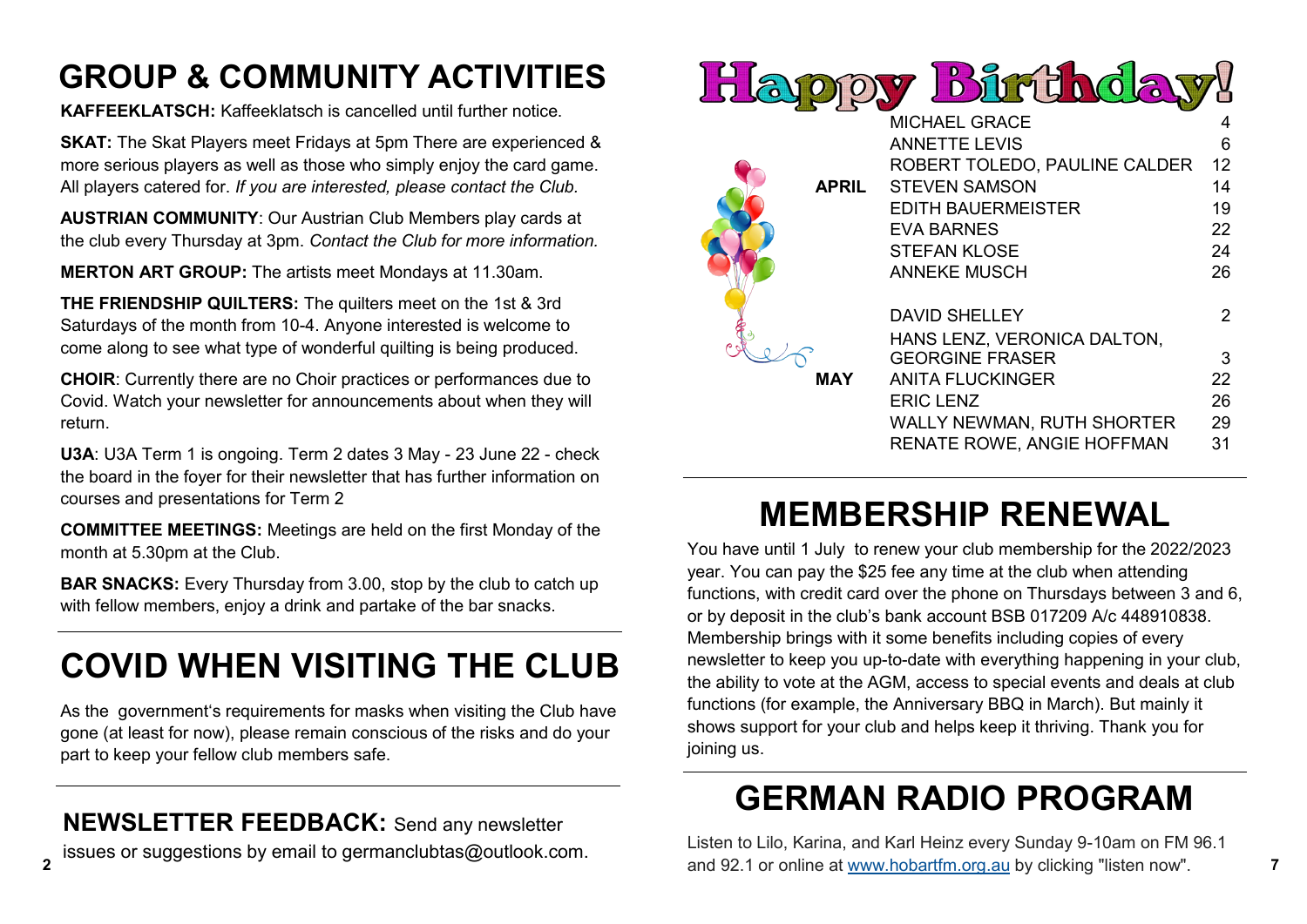## **Handcraft Group Kaffeeklatsch (Afternoon Tea)**

Hello everybody!

The HCG has been in existence since the day the German-Australian Association was officially established as the "German Club" on 19. March 1962.

During this time, there have been many changes over the years, our membership has been greatly reduced. Many of our friends have passed away and most people are now at an age, where mobility and declining health seem to present major problems.

Attendance at our monthly afternoon tea has been declining for some time now, and since we are providing a nice selection of cakes and savouries, as well as cleaning , our volunteers have to be reimbursed for catering expenses. We don't need to make a lot of profit, but it is impossible to do this, if people don't support this function. The Kaffeeklatsch on Sunday, 27 Feb. 2022 was attended by 18 guests, normally we can expect up to 30 bookings, as it turned out, this was the worst attendance ever. It is with much sadness and disappointment, that we have made the decision, to cancel the Kaffeeklatsch until further notice. It is up to the individual members of the HCG, if we can continue with the afternoon tea in the future. We apologise to our regular quests, who really enjoy this function and who always turn up on the last Sunday of the month to share an afternoon with good friends. We would like to know, if you're still interested in the HCG, or will we just close it down? Your opinions would be much appreciated, thank you. Perhaps you would like more cakes and less savouries? We really need to know your preferences, because it would be sad just to cancel the Kaffeeklatsch altogether. We are quite happy, to continue with the afternoon tea, but our guests must book early and actually turn up on the day. Food for thought?

Thank you all for your understanding and support for so many years.

**4 5** Kindest regards and best wishes from your Handcraft Group Team.

# **INTERVIEW WITH THE CONSUL**

On Sunday 6 March 2022 the Honorary Consul of Germany in Tasmania, David Shelley, was interviewed by Karina Ceron on her German language radio program.

Of particular interest to our community were the topics of regaining Geman citizenship, passports and German inheritance.



The Consulate of Germany offers the following services to citizens and tourists: Issuing a police certificate / criminal record; Issuing of a birth certificate for those born outside the country; Processing Passport Applications; Marriage Registration Process; Military Service Procedures; Citizenship Procedures; Birth Registration; Civil Registration; Death Registration; Notary Procedures.

Thanks to the latest technology, German passports can now be processed in Hobart instead of having to send them interstate.

The office of the Honorary Consul is located at RACT House, Level 2, 179 Murray Street, Hobart, TAS 7000 (Corners of Patrick & Murray Streets).

Telephone: - 6235 5112 Email: - [germany@consulhobart.com](mailto:germany@consulhobart.com) Opening hours to the public are by prior arrangement only, so please call or email to make an appointment.

### **WELFARE OFFICER**

Did you know the Club has a Welfare Officer? We like to reach out to those who might be struggling to let them know we care. Please contact Gudrun Gnesel on 62725107 if you know of any club member who is unwell or who has passed.